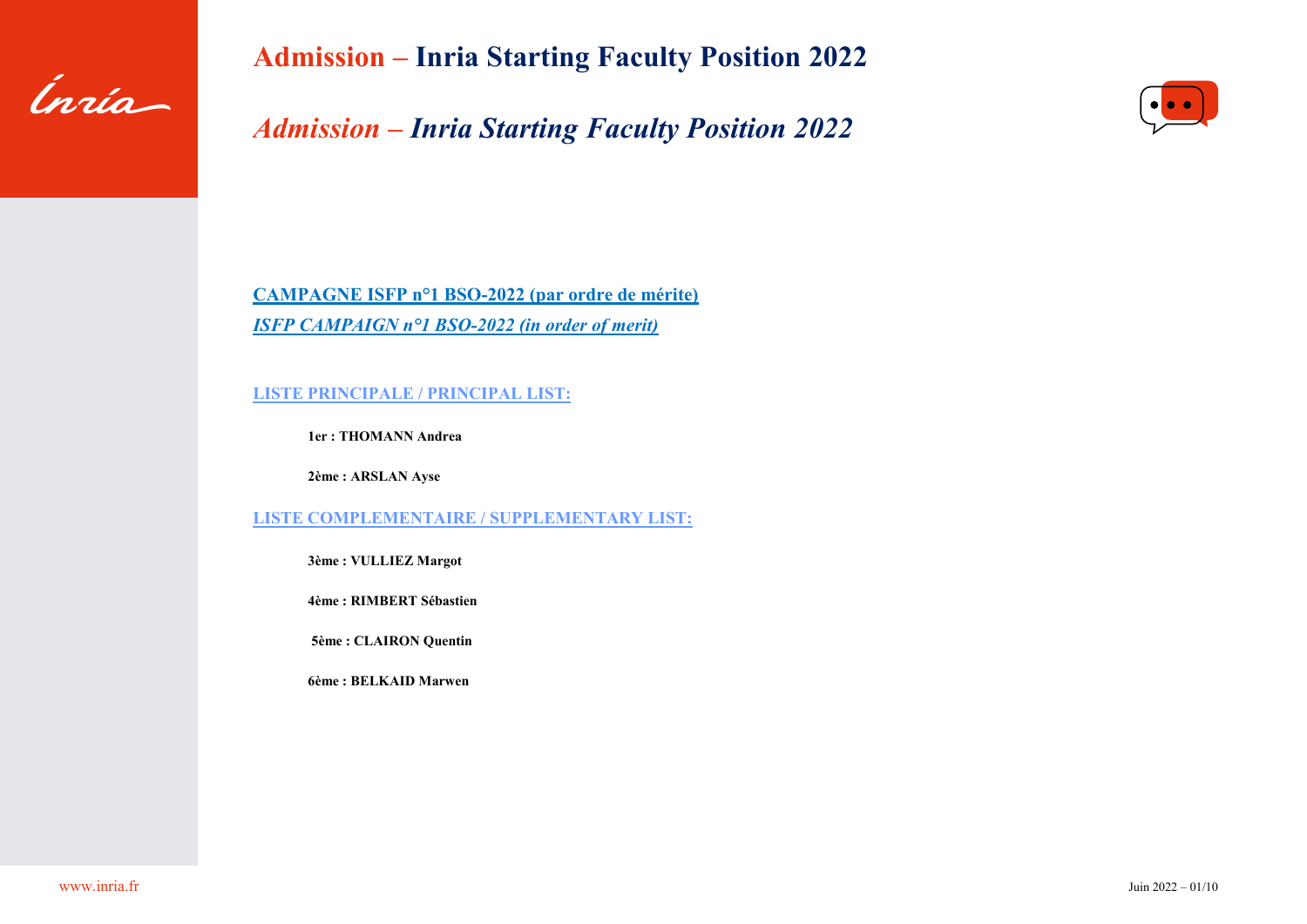

*Admission – Inria Starting Faculty Position 2022*



**CAMPAGNE ISFP n°2 GRA-2022 (par ordre de mérite)** *ISFP CAMPAIGN n°2 GRA-2022 (in order of merit)*

**LISTE PRINCIPALE / PRINCIPAL LIST:**

**1er : COMTE Céline** 

**2ème : TOSATTO Samuele** 

**LISTE COMPLEMENTAIRE / SUPPLEMENTARY LIST:** 

**3ème : ARBEL Michael** 

**4ème : HENDRIKX Hadrien** 

**5ème : AUGIER Nicolas**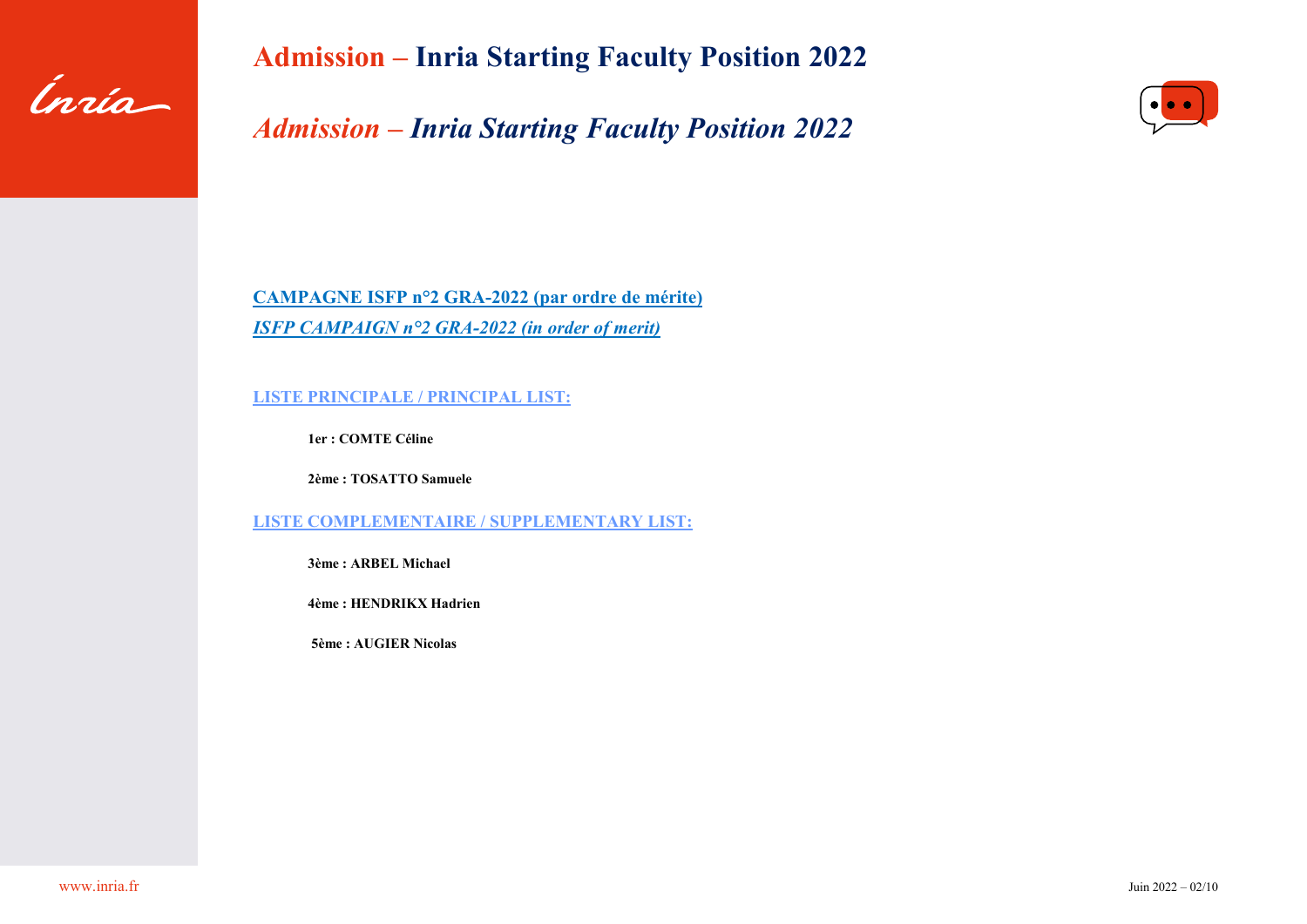

# *Admission – Inria Starting Faculty Position 2022*



**CAMPAGNE ISFP n°3 LNE-2022 (par ordre de mérite)** *ISFP CAMPAIGN n°3 LNE-2022 (in order of merit)*

**LISTE PRINCIPALE / PRINCIPAL LIST:**

**1er : KREJCA Martin** 

**2ème : FRUCHARD Bruno** 

**LISTE COMPLEMENTAIRE / SUPPLEMENTARY LIST:** 

**3ème : JIOKENG Kevin** 

**4ème : MONAT Raphaël** 

**5ème : SILEO Damien**

6**ème : LEE Jin Gyu**

7**ème : POULAIN Alexandre** 

**8ème : ADAGOLODJO Yinoussa** 

**9ème : POLITO Guillermo**

**10ème : AUGIER Nicolas** 

**11ème : CHERIEF-ABDELLATIF Bard Eddine**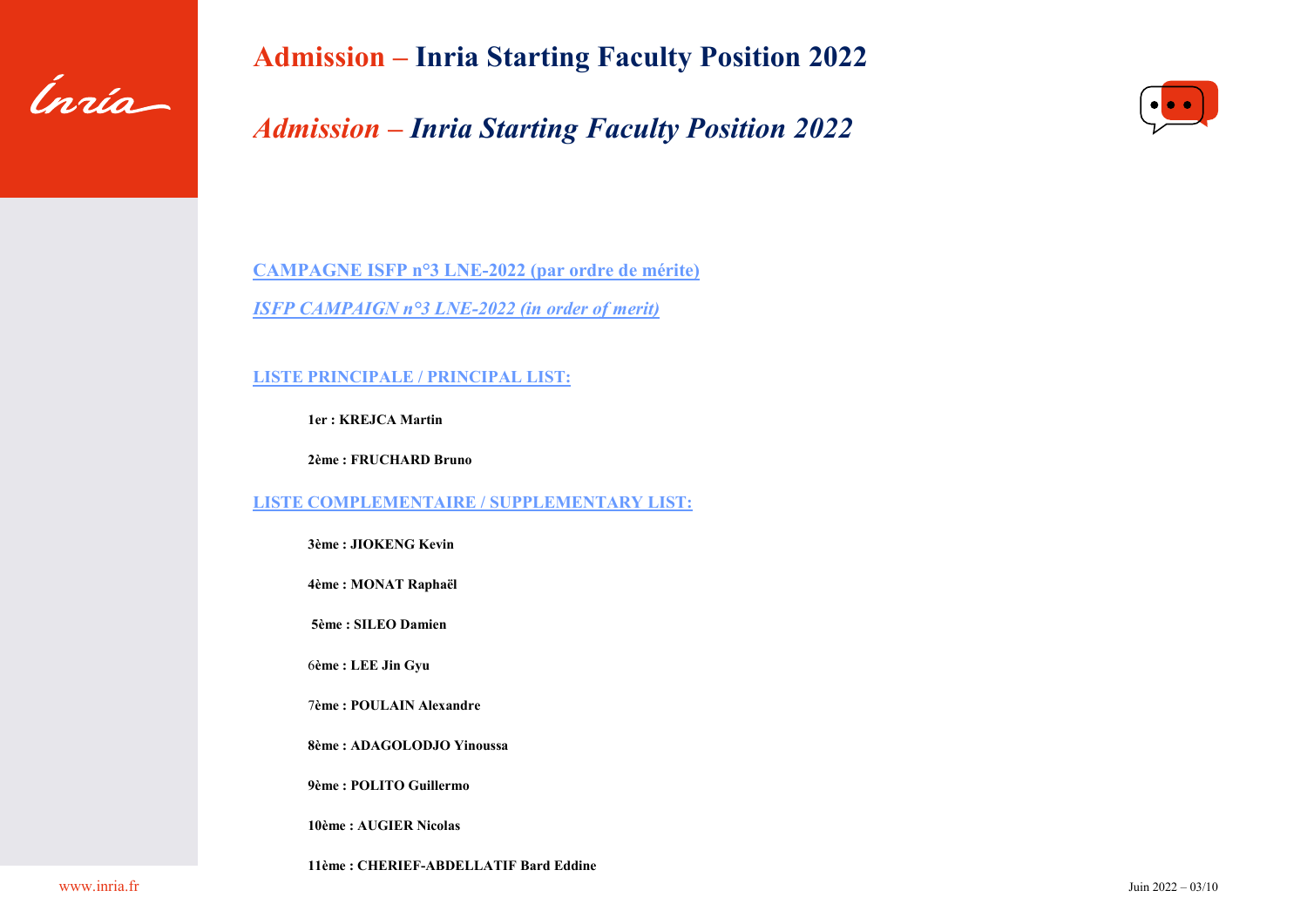

# *Admission – Inria Starting Faculty Position 2022*



**CAMPAGNE ISFP n°4 LYS-2022 (par ordre de mérite)** *ISFP CAMPAIGN n°***4** *LYS-2022 (in order of merit)*

**LISTE PRINCIPALE / PRINCIPAL LIST:**

**1er : ROUZE Cambyse**

**2ème : VAYER Titouan** 

**LISTE COMPLEMENTAIRE / SUPPLEMENTARY LIST:** 

**3ème : DENIZOT Audrey** 

**4ème : VICEDOMINI Riccardo** 

**5ème : MAOUCHE Mohamed**

6**ème : MONAT Raphael**

7**ème : KUMAR Suraj**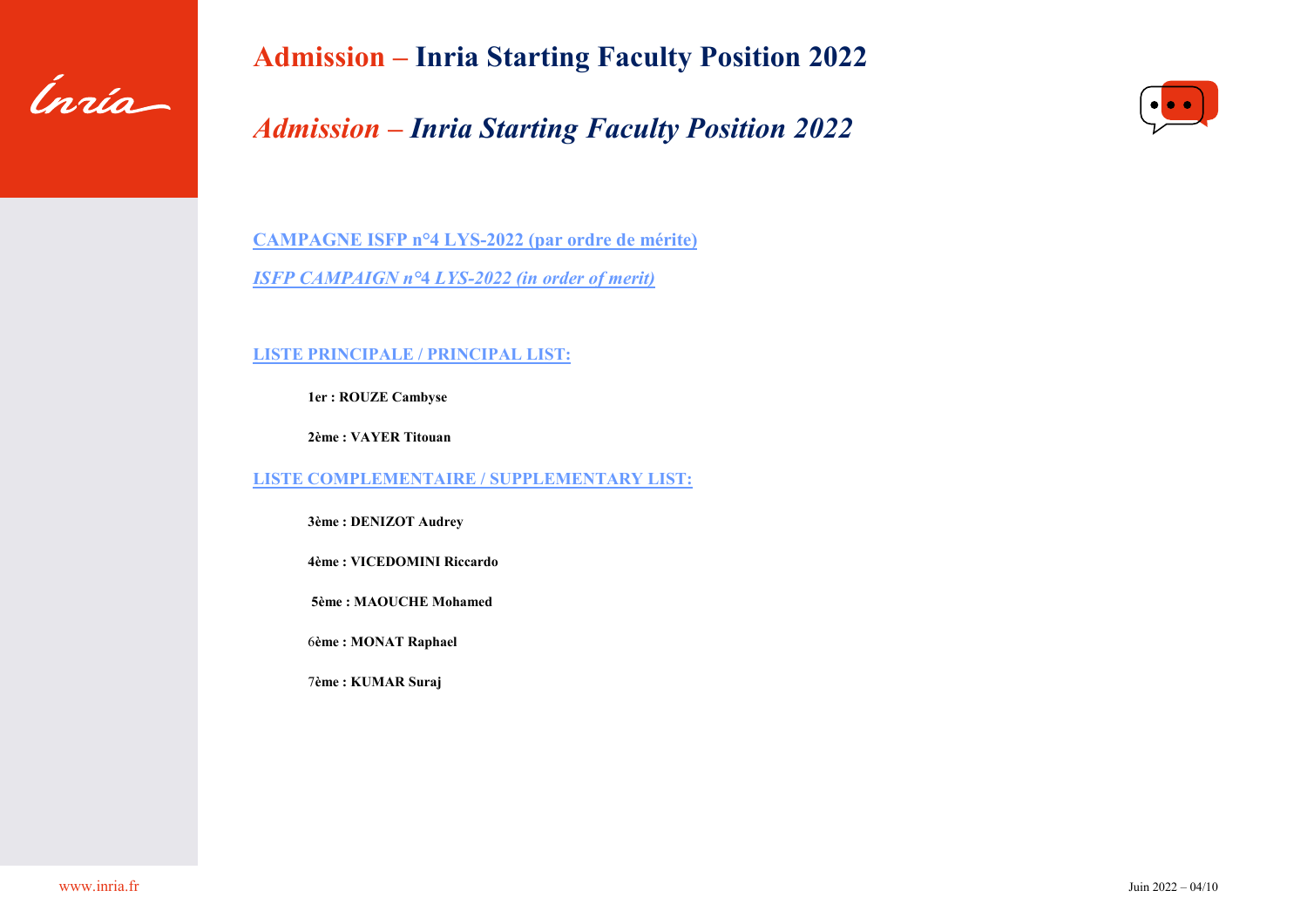

# *Admission – Inria Starting Faculty Position 2022*



**CAMPAGNE ISFP n°5 NGE-2022 (par ordre de mérite)** *ISFP CAMPAIGN n°5 NGE-2022 (in order of merit)*

**LISTE PRINCIPALE / PRINCIPAL LIST:**

**1er : XIANG Shengquan**

**2ème : BENDER Matias Rafael** 

**LISTE COMPLEMENTAIRE / SUPPLEMENTARY LIST:** 

**3ème : DEBANT Alexandre** 

**4ème : THOMANN Andrea** 

**5ème : KARAMI Yasaman**

6**ème : CHERMAIN Xavier**

7**ème : DUCA Alessandro** 

**8ème : SCHROTTENLOHER André**

**9ème : LAMBIN Baptiste**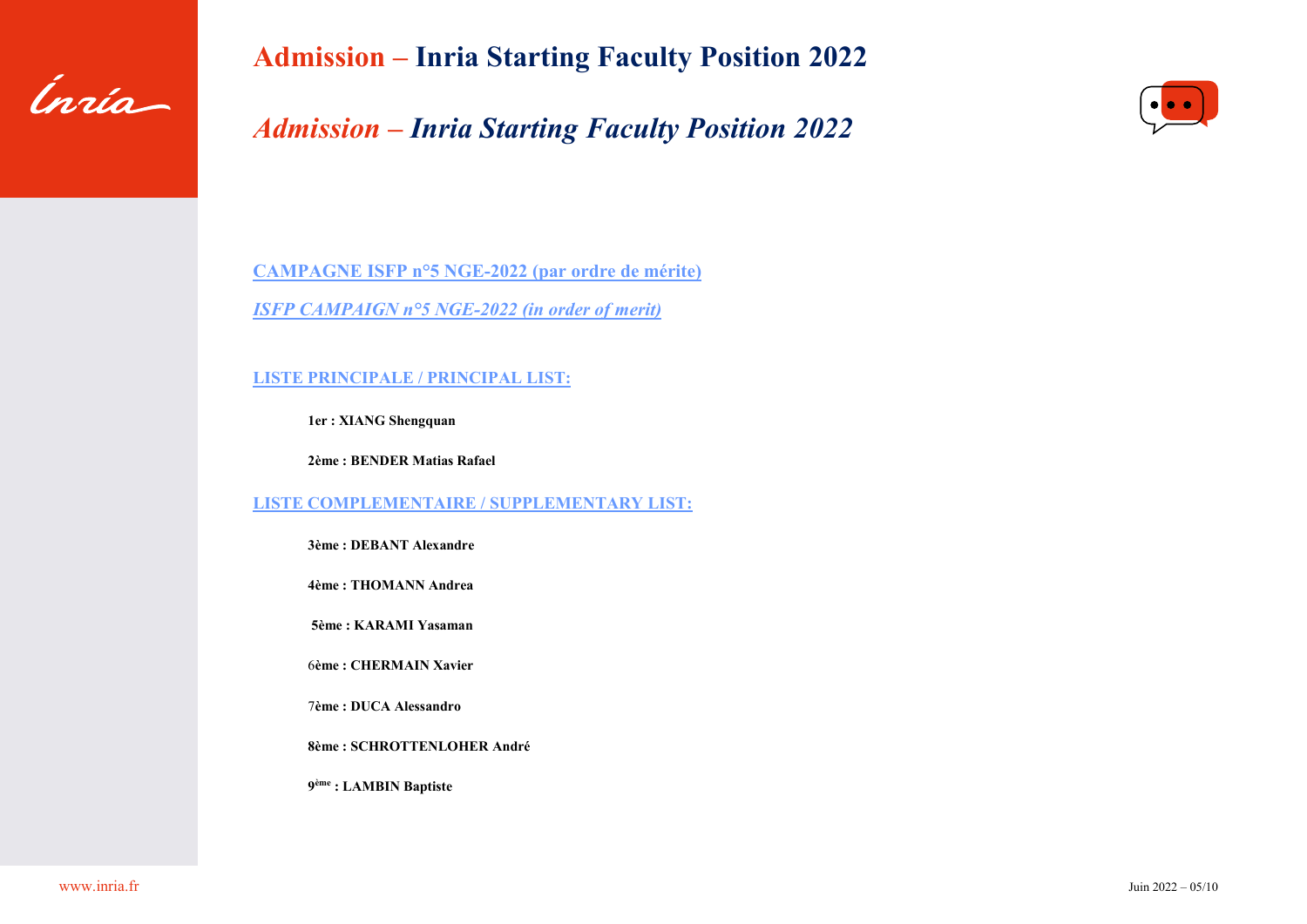

*Admission – Inria Starting Faculty Position 2022*



**CAMPAGNE ISFP n°6 PRO-2022 (par ordre de mérite)** *ISFP CAMPAIGN n°6 PRO-2022 (in order of merit)*

#### **LISTE PRINCIPALE / PRINCIPAL LIST:**

**1er : CHABAUD Ulysse**

**2ème : KHADIV Majid** 

**LISTE COMPLEMENTAIRE / SUPPLEMENTARY LIST:** 

**3ème : BENDER Matias Rafael** 

**4ème : GANTNER Gregor** 

**5ème : CORSI Marie-Constance**

6**ème : PAROLIN Emile**

7**ème : FROMHERZ Aymeric** 

**8ème : CARMELI Nofar**

**9ème : BOURSIER Etienne**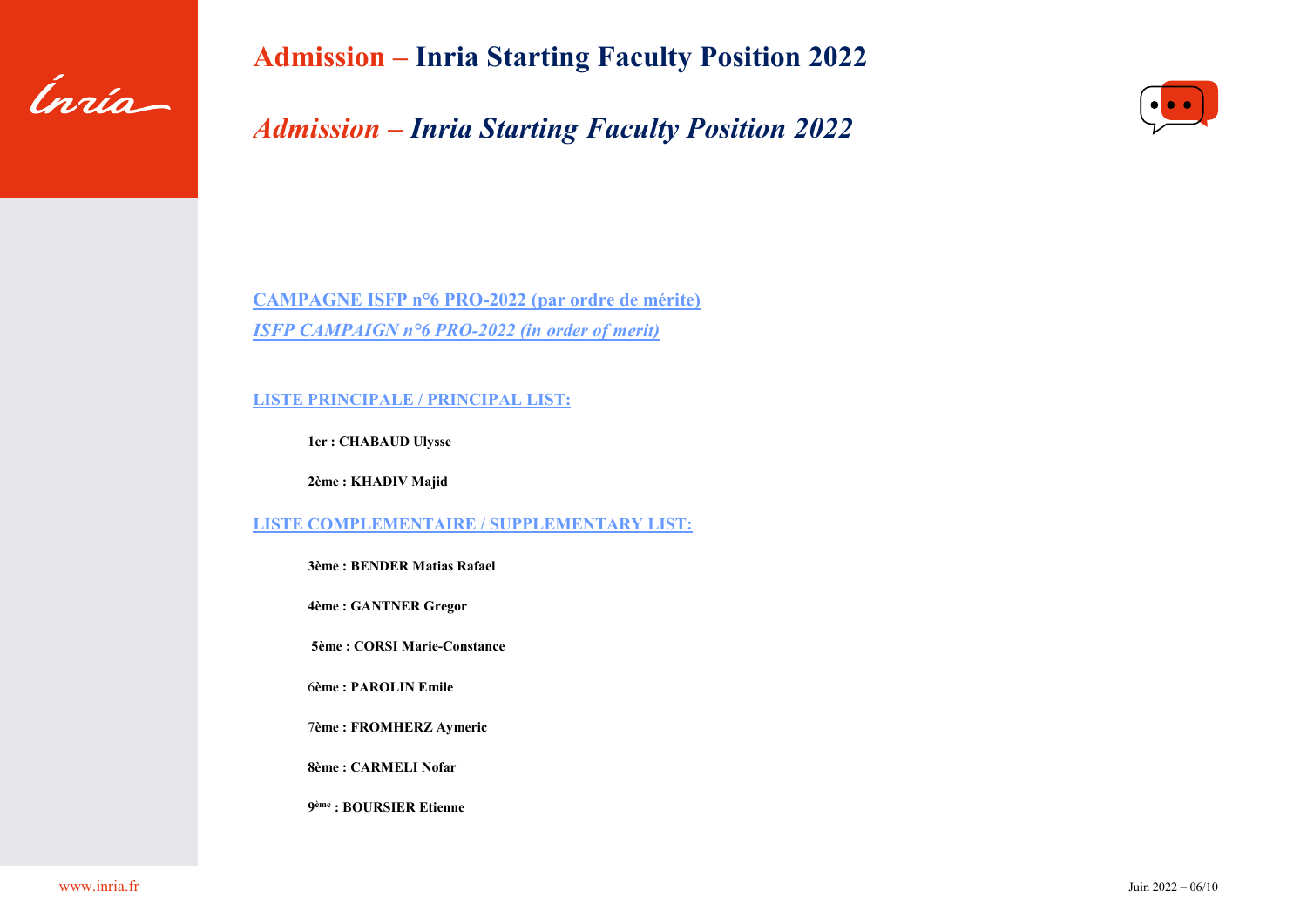

*Admission – Inria Starting Faculty Position 2022*



**CAMPAGNE ISFP n°7 RBA-2022 (par ordre de mérite)** *ISFP CAMPAIGN n°***7** *RBA-2022 (in order of merit)*

**LISTE PRINCIPALE / PRINCIPAL LIST:**

**1er : TOGNON Marco** 

**2ème : SCHROTTENLOHER André** 

**LISTE COMPLEMENTAIRE / SUPPLEMENTARY LIST:** 

**3ème : PILLETTE Léa** 

**4ème : TRAIOLA Marcello** 

**5ème : BECK Geoffrey**

6**ème : MAILLARD Kenji**

7**ème : BALOUEK-THOMERT Daniel** 

**8ème : VICEDOMINI Riccardo**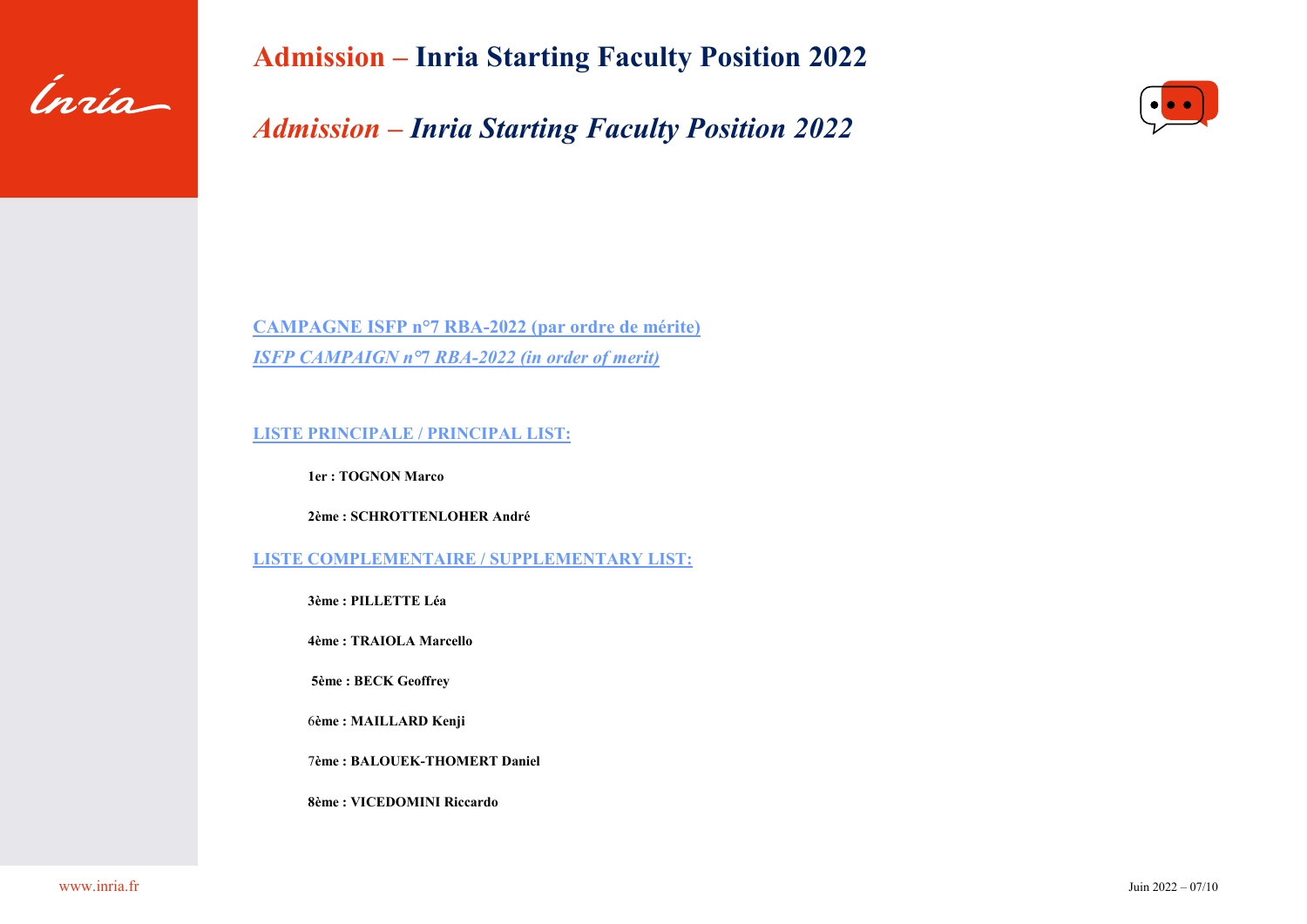

# *Admission – Inria Starting Faculty Position 2022*



**CAMPAGNE ISFP n°8 SAM-2022 (par ordre de mérite)** *ISFP CAMPAIGN n°8 SAM-2022 (in order of merit)*

### **LISTE PRINCIPALE / PRINCIPAL LIST:**

**1ers -aequo :** 

- **CASAGLI Francesca**
- **GUIHO Thomas**

#### **LISTE COMPLEMENTAIRE / SUPPLEMENTARY LIST:**

**3ème : CARMELI Nofar**

**4ème : SILEO Damien** 

**5ème : PONOMAREV Dmitry**

6**ème : BENDER Matias Rafael**

7**ème : WINTRAECKEN Mathijs**

**8ème : CHATALIC Antoine**

**9ème : MENIN Aline**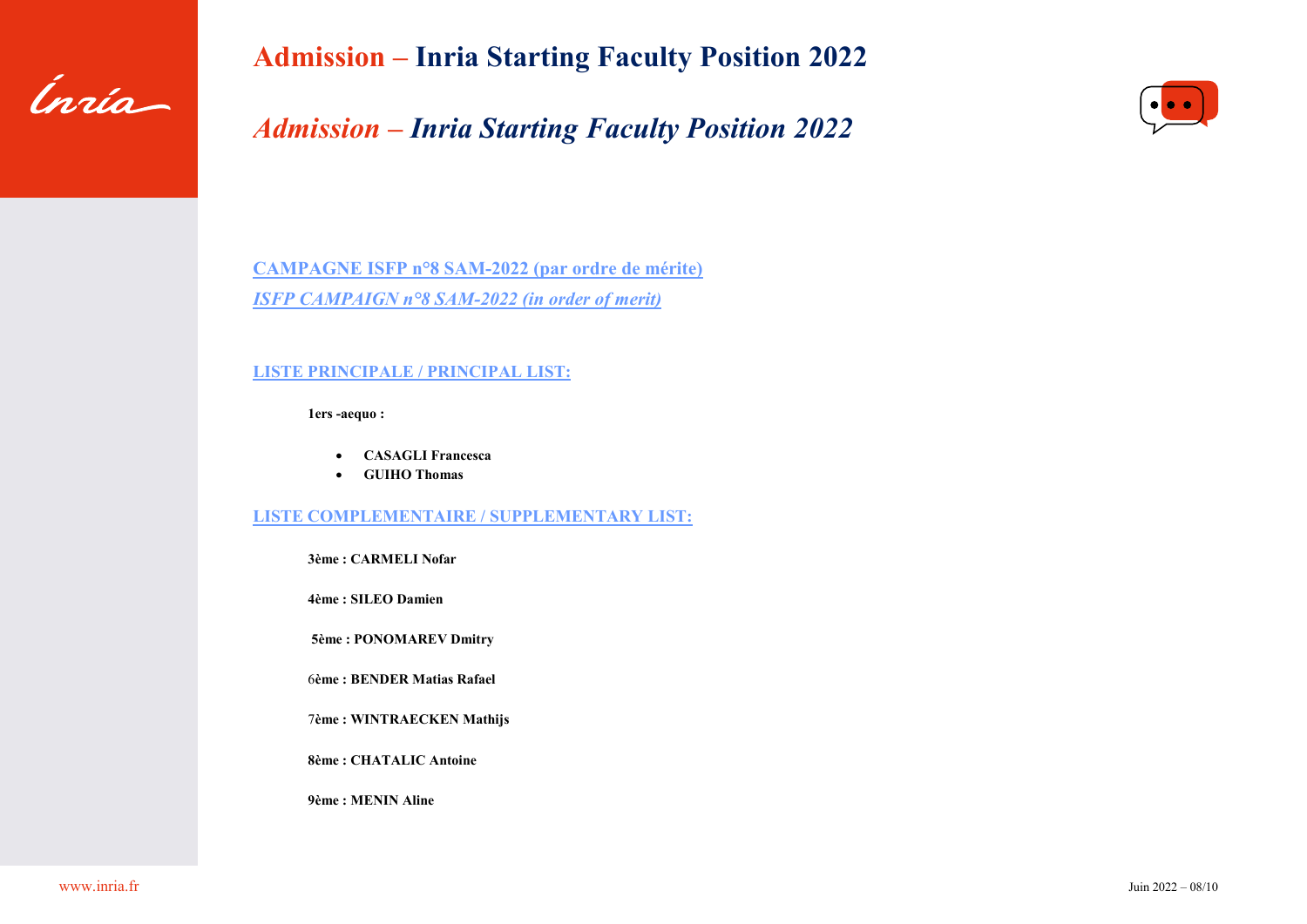

# *Admission – Inria Starting Faculty Position 2022*



**CAMPAGNE ISFP n°9 SIF-2022 (par ordre de mérite)** *ISFP CAMPAIGN n°9 SIF-2022 (in order of merit)* **LISTE PRINCIPALE / PRINCIPAL LIST:**

**1er : ROUZE Cambyse** 

**2ème : BENDER Matias Rafael**

**LISTE COMPLEMENTAIRE / SUPPLEMENTARY LIST:** 

**3ème : BOURSIER Etienne** 

**4ème : CORMIER Quentin** 

**5ème : ABECASSIS Judith**

**6ème : WINTERHALTER Théo**

**7ème : PISTONE Paolo** 

**8ème : MONTANELLI Hadrien** 

**9ème : VERRON Thibaut**

**10ème : WINTRAECKEN Mathijs** 

**11ème : BRIVADIS Lucas**

**12ème : BESANCON Lonni**